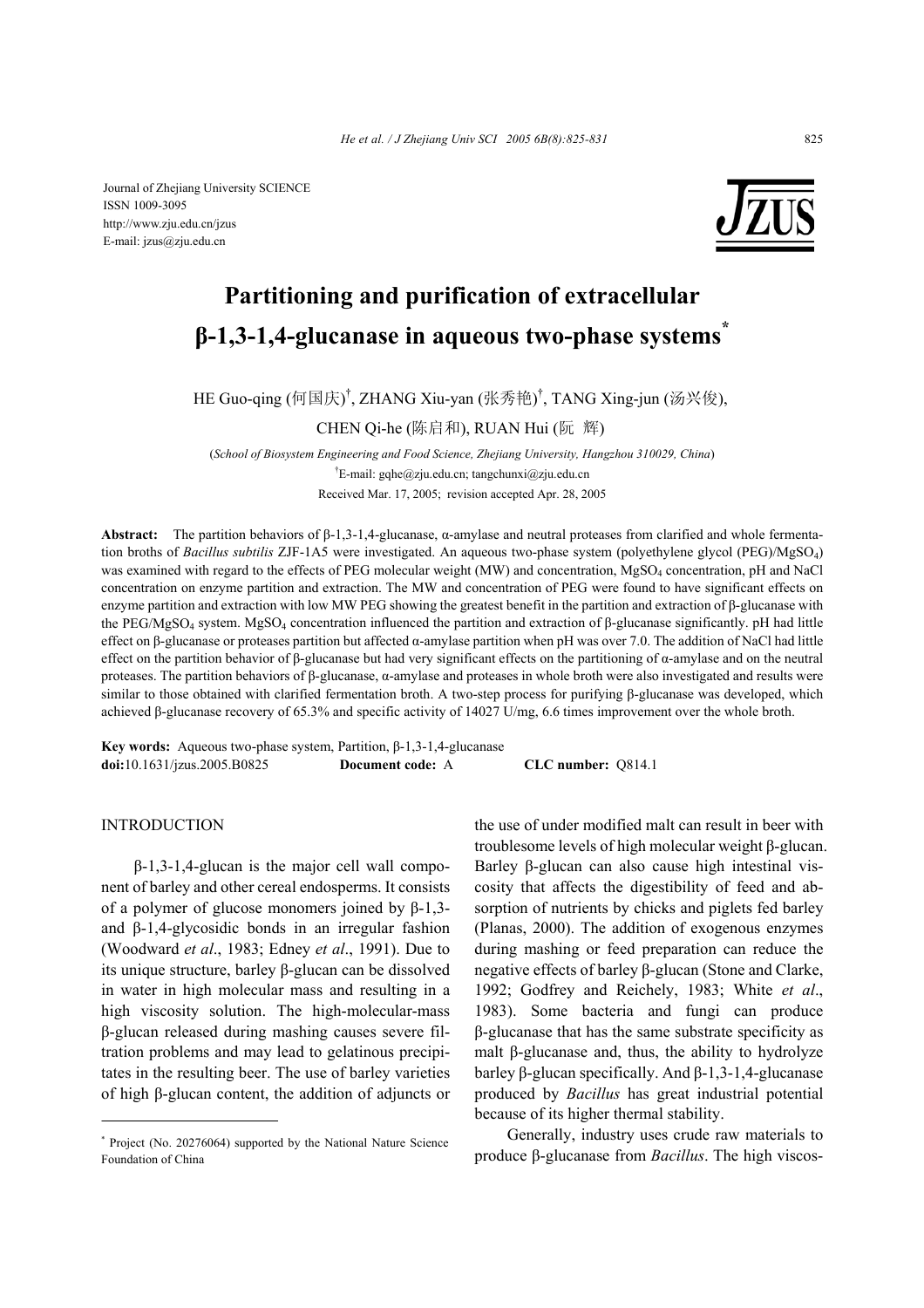ity and solid mass content of the resulting broth, and the simultaneous production of  $\alpha$ -amylase and neutral proteases, cause difficulties in selectively purifying enzymes using conventional techniques, such as filtration and centrifugation. It is also difficult to scale-up these techniques because of particulate materials in particular bacteria, compressible filter cakes and viscous slurries (Schmidt *et al*., 1994).

Partitioning in aqueous two-phase systems (ATPS) has been shown to provide a powerful method for separating and purifying mixtures of proteins. These systems are composed of aqueous solutions either of two water-soluble polymers, usually polyethylene glycol (PEG) and dextrin, or of a polymer and a salt, usually PEG and phosphate or sulfate. Some new systems have recently been developed which, for example, rely on a system of surfactant and surfactant or polymer and surfactant (Xiao *et al*., 2001). Compared with other commonly used separation and purification techniques, ATPS has a number of advantages, such as ease of scale-up, the ability to handle particulate materials and the ability to process streams continuously. ATPS can remove undesirable by-products in crude supernatants, for example, undefined polysaccharides and pigments and interfering proteins that lower the activity of the enzyme. This makes ATPS a potentially attractive technique for separation and purification of industrial enzymes, extracellular as well as intracellular. There are many factors influencing the partitioning in ATPS. Differences in partitioning result from the interaction of factors inherent in the system itself, such as choice of system components, polymer molecular weight, concentration of polymers and salts, ionic strength, and pH, and those of the target protein, such as hydrophobicity, charge and molecular weight. The causative mechanisms of uneven biomolecules distribution are poorly understood. Fundamental theories of protein partition derived from classical polymer solution thermodynamics are being developed. Although the present models provide some information, no comprehensive theory currently exists to guide the design of systems for separation of specific mixtures of proteins and particles. Therefore application of the technique requires experimentation to design an adequate phase system for optimal partitioning of a particular protein. The success of a technique can be monitored with the use of partition coefficient *K*, the

ratio of biomolecule concentration in the top phase to that in the bottom phase.

ATPS has been successfully used to purify extracellular enzymes, for example, xylanase (Jain and Johri, 1999), β-xylosidase (Pan and Li, 2001), β-glucosidase (Johansson and Reczey, 1998), α-amylase (Planas, 2000; Jiao *et al*., 1998). There is no report for purification of β-glucanase of *Bacillus* with ATPS. Schmidt *et al*.(1994) studied the partition behavior of pure α-amylase and α-amylase from supernatant and whole broth of *Bacillus subtilis* fermentation in PEG/dextrin, PEG/phosphate, and PEG/sulfate systems, but did not investigate the partition behavior of the β-glucanase and proteases. Jiao *et al*.(1998) studied the purification of α-amylase and proteases from supernatant of *Bacillus* fermentation in PEG/sulfate system but did not mention β-glucanase activity.

The main purpose of this paper was to study the partition behaviors of β-glucanase, α-amylase and neutral proteases in a PEG and  $MgSO<sub>4</sub>$  aqueous two-phase system and to investigate the effects of PEG molecular weight and concentration, pH, MgSO4 concentration and NaCl concentration on extraction of enzymes from clarified or whole fermentation broth.

## MATERIALS AND METHODS

*Bacillus subtilis* ZJF-1A5 was a wild strain isolated from soil that was mutated in our Lab with UV and diethyl sulfate.

#### **Chemicals**

PEG with average MW of 2000, 4000 or 6000 was obtained from Pudong Gaonan Chemicals Ltd. Shanghai, China. Lichenin was purchased from Sigma Corporation of America and used as substrate for the β-glucanase assay. All other salts and chemicals used were of analytical grade.

## **Crude enzyme preparation**

The medium used for seed culture contained: dextrin, 20 g/L; yeast extract, 20 g/L;  $KH_2PO_4$ , 1.0  $g/L$ ; MgSO<sub>4</sub>⋅7H<sub>2</sub>O, 0.1 g/L; CaCl<sub>2</sub>, 0.1 g/L. The medium used for enzyme production contained: barley flour,  $63.5 \text{ g/L}$ ; corn flour,  $44.8 \text{ g/L}$ ; KH<sub>2</sub>PO<sub>4</sub>,  $1.0 \text{ g/L}$ ;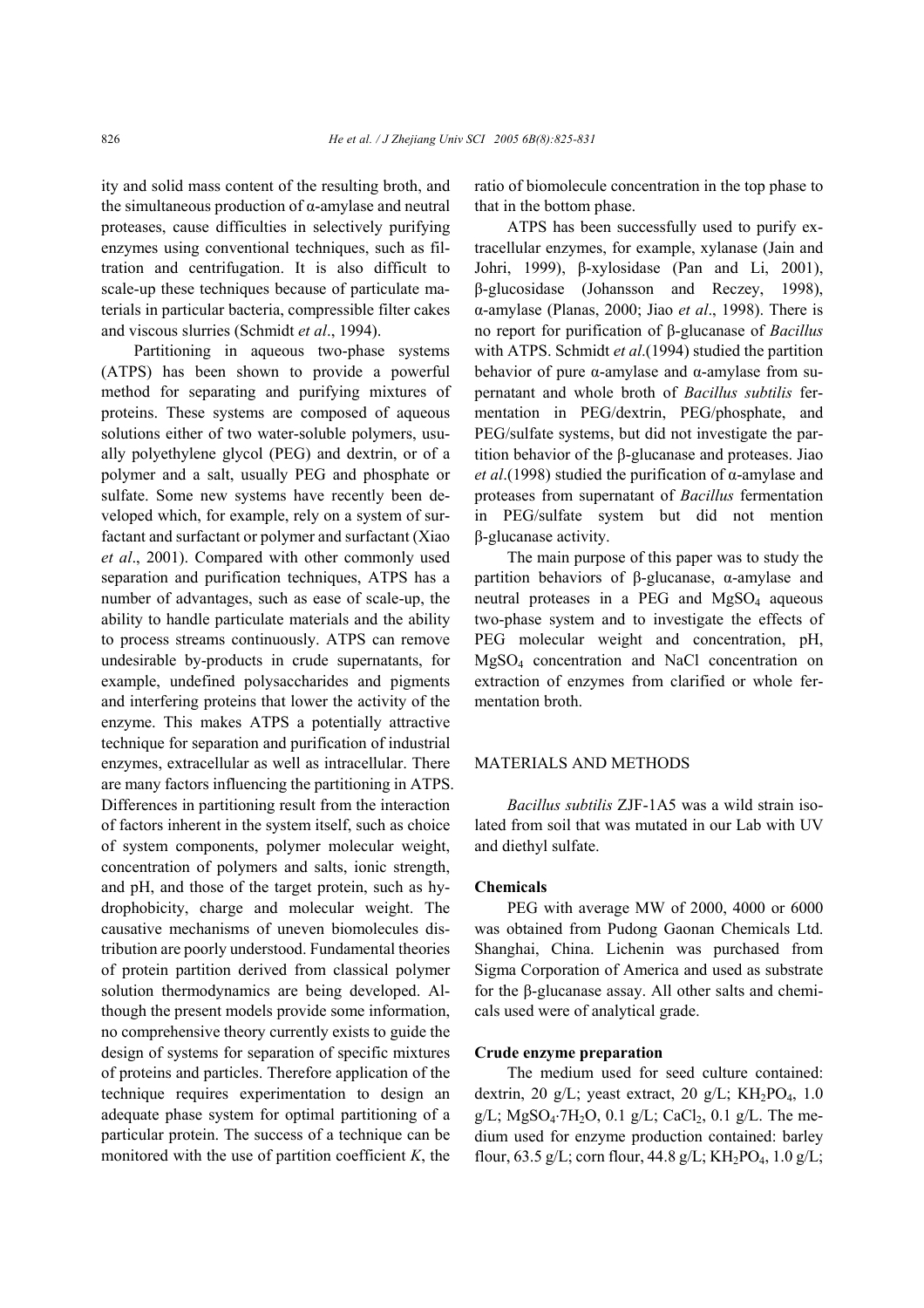MgSO<sub>4</sub>·7H<sub>2</sub>O, 0.1 g/L; CaCl<sub>2</sub>, 0.1 g/L. *Bacillus subtilis* ZJF-1A5 was activated at the first preculture with 10 ml medium in a 100 ml culture flask in a 200 r/min rotary shaker at 37 °C. After 18 h cultivation, the first culture broth was divided and inoculated (4%) into 30 ml seed culture medium in 250 ml culture flask. The flasks were shaken at 200 r/min for 18 h at 37 °C. The seed culture was inoculated (3.82%) into 5 L fermentor (B. Braun) containing 3 L medium at 500 r/min, 37 °C, and 1 L/(L·min) for 40 h. After fermentation, the culture broth was centrifuged at 1500 g for 15 min. Cells and insoluble components were discarded. The supernatant was used as a crude enzyme solution.

## **Enzyme assays**

β-glucanase: Enzyme preparation (100 µl), diluted with phosphate buffer (0.2 mol/L, pH 6.0), was incubated at 50 °C for 10 min with 0.9 ml 0.2%  $(w/V)$ lichenin in the same buffer. Reducing sugars were estimated as described by Miller (1959). One unit of β-glucanase activity (U) was defined as the amount of enzyme required to form 1 µmol reducing sugar (glucose as standard) per minute.

α-amylase (Syu and Chen, 1997, but modified): 1.2% buffered starch solution was used as the substrate for the assay of  $\alpha$ -amylase activity. The reagent was I<sub>2</sub>-KI solution  $(0.5\% : 5\%)$ . One millilitre phosphate buffer (0.2 mol/L, pH 6.0) was added into 2 ml of 1.2% (*w*/*V*) starch solution and the mixture was incubated in 40 °C water bath for 5 min. One millilitre sampled enzyme solution was added into the starch solution, and then incubated at 40 °C for 30 min. After that, 10 ml of 0.5 mol/L acetic acid was added to stop the reaction. One millilitre of such solution was mixed with 10 ml I<sub>2</sub>-KI reagent and the absorbance of the solution was measured at wavelength of 660 nm. The  $\alpha$ -amylase activity was measured by its dextrinizing power (D.P.). α-amylase unit  $(1 \text{ D.P.})$  is defined as the amount of amylase which will produce 10 percent decrease in the intensity of amylase's blue color under the conditions mentioned above.

Neutral proteases (Han and Lee, 1997, but modified): the substrate was 0.6% (*w*/*V*) casein in Tris-HCl (0.05 mol/L, pH 7.5). Enzymatic hydrolysis was initiated by addition of 1 ml properly diluted enzyme solution in 5 ml substrate. After 5 min incubation at 40 °C, 5 ml of 0.4 mol/L trichloroacetic acid (TCA) was pipetted into the solution to terminate the reaction. The solution was incubated at 40 °C for 20 min to precipitate the residue substrate, and filtrated. The tyrosine concentration of the filtrate was determined spectrophotometrically at 275 nm. One unit of proteases activity is based on the tyrosine (per µg tyrosine enzyme per min).

## **Protein determination**

Protein content was determined by the Bradford method using bovine serum albumin (BSA) as a standard (Zhang *et al*., 1997). Blank systems, without protein, were used as reference, and no interference from phase components was observed.

## **Aqueous two-phase extraction**

Phase systems were prepared from stock solutions of PEG (50%,  $w/w$ ) and MgSO<sub>4</sub> (20%,  $w/w$ ). The pH was set using NaOH or HCl. Stock solutions were stored at 4 °C. Before use, the temperature of all stock solutions was equilibrated to room temperature. Low-speed centrifugation (1000 g) was used to speed up phase separation after thorough but gentle mixing of the system components. The phase volume ratios were determined in graduated centrifuge tubes. Samples of the top and bottom phases were then assayed for activities of enzymes and total protein. All partition experiments were done at room temperature.

## RESULTS AND DISCUSSION

## **Effect of PEG molecular weight on enzymes partitioning**

The phase volume ratio (*R*=volume of top phase/volume of bottom phase) decreased with increasing PEG MW. The partitioning of total protein and enzymes depended on the PEG MW. Partition coefficient (*K*=concentration in top phase/concentration in bottom phase) and extraction rate (*E*=the total enzyme activity in top phase/the total enzyme activity in system) of total protein increased as PEG molecular weight increased from 2000 to 6000 (Table 1). The partitioning and extraction of β-glucanase in PEG and MgSO<sub>4</sub> systems was strongly depended on the PEG MW. Lower PEG MW led to higher partition coefficients and extraction rates, the difference being especially significant when the PEG concentration increased (results not shown). While PEG MW had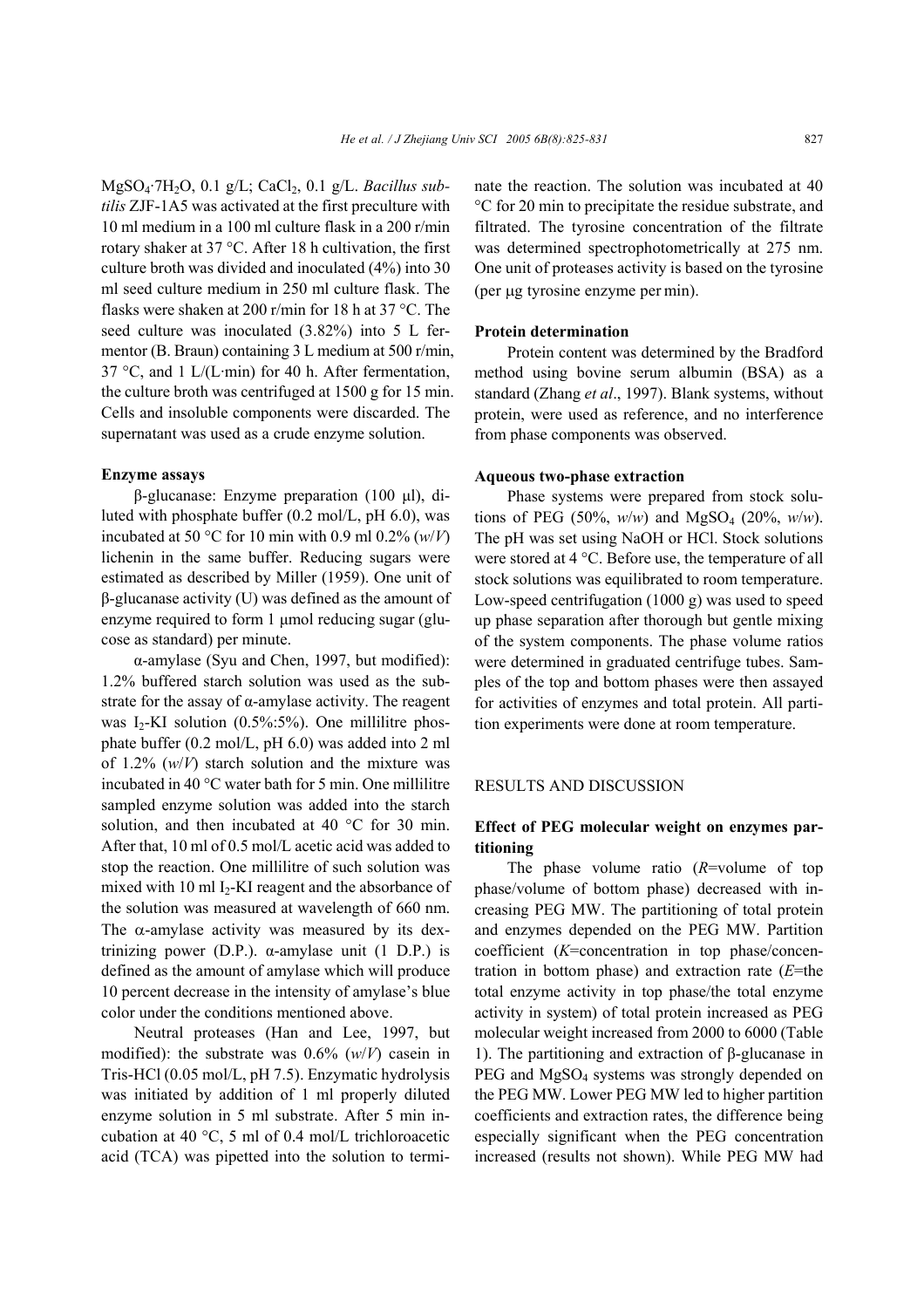less effect on the partitioning and extraction of the α-amylase and neutral proteases, most of the α-amylase and proteases was partitioned to the bottom phase. High MW PEG would not be a reasonable choice for further investigation, as all enzymes had low *K* values and extraction rates at high PEG MW, which would lead to very poor separation and purification of enzymes. Therefore, low MW PEG (PEG 2000) was chosen as phase component for further studies.

# **Effects of PEG 2000 concentration on enzymes partitioning**

Results (Fig.1) showed that increasing PEG 2000 concentration caused an increase (2.30-fold) of the partition coefficient for β-glucanase (from *K*=0.86 to *K*=2.84), and the extraction rate from 26.84% to 75.66%. Increasing PEG 2000 concentration had no significant effects on partition coefficients or extraction rates for  $\alpha$ -amylase or neutral proteases, and so PEG 2000 offers a convenient method for separating

β-glucanase from α-amylase and neutral proteases. Increasing the PEG concentration to 20% (*w*/*w*) caused a 2.30-fold increase in the partition coefficient for β-glucanase, although extraction rate and partition coefficient reached a relatively constant level at a PEG concentration of 16% (*w*/*w*). Therefore, the PEG 2000 concentration should be kept at 16%.

# **Effect of MgSO4 concentration on enzymes partitioning**

The effects of MgSO<sub>4</sub> concentration on enzyme partitioning and extraction are shown in Table 2. In the PEG 2000/MgSO4 system, although volume ratios decreased as MgSO4 concentration increased, *K* value and extraction rate of β-glucanase, α-amylase and neutral proteases all increased. But the α-amylase transferred to the bottom phase and extraction rate was only 15.47% when the  $MgSO<sub>4</sub>$  concentration was 16%. Additionally, when the  $MgSO<sub>4</sub>$  concentration was lower than 14%, the *E* value and *K* value of neutral proteases had no significant effect  $(E_p)$  varies

**Table 1 The effects of PEG molecular weight on phase ratio, extraction and partitioning of β-glucanase,** α**-amylase and neutral protease with 16% PEG and 10% MgSO4 at pH 7.0 and (22**±**2) °C** 

| <b>PEG MW</b> |       | $\Lambda_e$ | $E_e$ (%) | $K_{\rm g}$ | $E_{\rm g}$ (%) | $K_{a}$ | $E_{\rm a}$ (%) | $\mathbf{L}_{\mathbf{n}}$ | $E_{p}$ (%) |
|---------------|-------|-------------|-----------|-------------|-----------------|---------|-----------------|---------------------------|-------------|
| 2000          | .160  | 0.550       | 38.79     | .44         | 73.94           | 0.157   | 5.36            | 0.27                      | 24.02       |
| 4000          | 0.975 | 0.660       | 40.49     | 0.44        | 27.70           | 0.525   | 31.48           | 0.22                      | 14.36       |
| 6000          | 0.915 | 0.802       | 42.32     | 0.26        | 19.40           | 0.219   | 16.66           | 0.27                      | 20.00       |

 $E<sub>e</sub>$ ,  $E<sub>g</sub>$ ,  $E<sub>a</sub>$  and  $E<sub>p</sub>$  represent the extraction rate of total protein, β-glucanase, α-amylase and neutral protease respectively; *R* represents phase ratio;  $K_{e}$ ,  $K_{a}$ ,  $K_{a}$  and  $K_{p}$  represent the partition coefficients of total protein, β-glucanase, α-amylase and neutral protease respectively



**Fig.1 The effects of PEG 2000 concentration on (a) phase ratio, partitioning and (b) extraction of β-glucanase, α-amylase and neutral proteases with 10% MgSO4 at pH 7.0 and temperature of (22**±**2) °C** 

*E*e, *E*g, *E*a and *E*p represent the extraction rate of total protein, β-glucanase, α-amylase and neutral proteases respectively; *R* represents phase ratio; *K*e, *K*g, *K*a and *K*<sup>p</sup> represent the partition coefficient of total protein, β-glucanase, α-amylase and neutral proteases respectively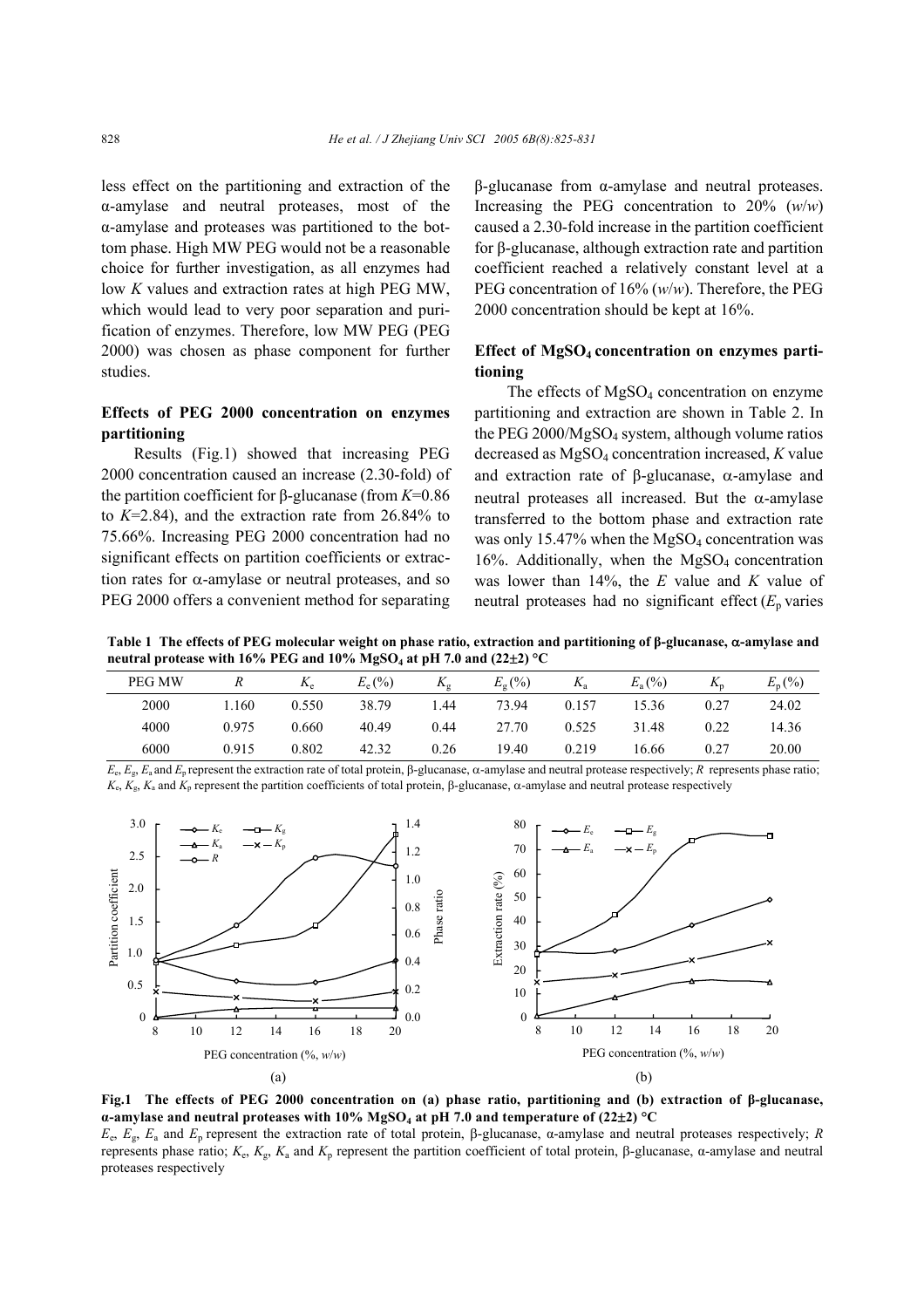from 22.56 % to 29.55 %, *K*p varies from 0.29 to 0.64), but an increase of MgSO<sub>4</sub> concentration from 14% to 16% significantly increased the partition coefficient of neutral proteases from 0.64 to 3.35, and the extraction rate from 29.55% to 72.40%. These results indicated that increasing MgSO<sub>4</sub> concentration could increase the extraction rate of β-glucanase, and that the  $\alpha$ -amylase extraction rate increased a little. But when the  $MgSO<sub>4</sub>$  concentration was more than 14%, a lot of neutral proteases were extracted into the top phase, which was detrimental to the purification of β-glucanase. Therefore, an MgSO4 concentration of 14% was chosen for all further investigations.

#### **Effect of pH on the enzymes partitioning**

Results shown in Table 3 show that *R* was independent of pH in the PEG 2000/MgSO<sub>4</sub> system. As pH increased from 4.3 to 9.0, the partition coefficients and the extraction rates of β-glucanase and neutral proteases changed little. However, *K* values and extraction rates for α-amylase increased as pH increased. The differences could be explained by the fact that the isoelectric points (pI) of β-glucanase and neutral proteases of *Bacillus* are basic, whereas, pI of α-amylase is acidic (Han and Lee, 1997; Huddleston and Veide, 1991; Schmidt *et al*., 1994). As a general

rule, negatively charged proteins partition to the top phase and positively charged proteins to the bottom phase. At higher pH, the protein was more negatively charged than at low pH, and therefore, interactions between α-amylase and PEG units became stronger. The result indicated that the pH 7.0 PEG 2000/MgSO4 systems should be chosen to separate the β-glucanase from the other two enzymes.

## **Effect of NaCl concentration on the enzymes partitioning**

Generally the addition of neutral salts, such as NaCl, affects partitioning in ATPS by speeding up phase separation, by influencing the phase potential or by decreasing protein hydrophobicity. Results shown in Fig.2 show that NaCl concentration in the PEG 2000/MgSO<sub>4</sub> system had little effect on β-glucanase partition and extraction, although, it did change slightly the partition coefficient and extraction rate when the concentration of NaCl increased from 0 to 10%. However, the NaCl concentration did have significant effects on the partitioning and extraction of α-amylase and neutral proteases. Partition coefficient and extraction rate for the neutral proteases increased very rapidly when 1% (*w*/*w*) NaCl was added. The extraction rate reached 97.1% when NaCl

**Table 2 The effect of MgSO4 concentration on phase ratio, extraction and partition of β-glucanase,** α**-amylase and neutral proteases at pH 7.0 and temperature of (22**±**2) °C** 

| MgSO <sub>4</sub><br>$(\%, w/w)$ | $\boldsymbol{R}$ | $K_{\rm e}$ | $E_e$ (%) | $K_{\rm g}$ | $E_{\rm g}$ (%) | $K_{a}$ | $E_{\rm a}$ (%) | $K_{p}$ | $E_p(^{0}\!\!/_{\!0})$ |
|----------------------------------|------------------|-------------|-----------|-------------|-----------------|---------|-----------------|---------|------------------------|
| 8                                | .32              | 0.57        | 43.05     | 1.23        | 61.76           | 0.0079  | .04             | 0.29    | 27.93                  |
| 10                               | l.16             | 0.77        | 38.26     | l.68        | 57.32           | 0.0446  | 3.45            | 0.36    | 22.56                  |
| 12                               | 0.00             | 0.89        | 46.96     | 2.47        | 71.14           | 0.1050  | 9.54            | 0.41    | 29.26                  |
| 14                               | 0.65             | 1.16        | 43.06     | 4.00        | 72.34           | 0.1190  | 6.44            | 0.64    | 29.55                  |
| 16                               | 0.78             | l.94        | 60.24     | 5.45        | 81.01           | 0.2340  | 15.47           | 3.35    | 72.40                  |

 $E_e$ ,  $E_e$ ,  $E_a$  and  $E_p$  represent the extraction rate of total protein,  $\beta$ -glucanase,  $\alpha$ -amylase and neutral proteases respectively; *R* represents phase ratio;  $K_e$ ,  $K_g$ ,  $K_a$  and  $K_p$  represent the partition coefficient of total protein, β-glucanase, α-amylase and neutral proteases respectively

**Table 3 The effects of pH on phase ratio, extraction and partition of β-glucanase, α-amylase and neutral proteases at temperature of (22**±**2) °C** 

| pH  | R    | $K_{\rm e}$ | $E_e$ (%) | $K_{\rm g}$ | $E_{\rm g}$ (%) | $K_{\rm a}$ | $E_{\rm a}$ (%) | $K_{n}$ | $E_{\rm p}(\%)$ |
|-----|------|-------------|-----------|-------------|-----------------|-------------|-----------------|---------|-----------------|
| 4.3 | 0.73 | 1.58        | 53.48     | 3.60        | 72.31           | 0.14        | 14.16           | 0.50    | 34.58           |
| 5.0 | 0.73 | 1.63        | 56.03     | 4.45        | 71.70           | 0.16        | 15.82           | 0.48    | 26.73           |
| 6.0 | 0.77 | 0.96        | 42.43     | 5.05        | 79.56           | 0.13        | 15.07           | 0.54    | 27.18           |
| 7.0 | 0.72 | 1.17        | 45.82     | 5.07        | 77.46           | 0.13        | 13.70           | 0.54    | 27.89           |
| 8.0 | 0.75 | 0.58        | 30.43     | 5.00        | 78.95           | 0.23        | 14.65           | 0.82    | 28.71           |
| 9.0 | 0.72 | 1.07        | 55.75     | 5.28        | 79.17           | 0.27        | 24.82           | 0.73    | 36.40           |

*E*e, *E*g, *E*a and *E*p represent the extraction rate of total protein, β-glucanase, α-amylase and neutral proteases respectively; *R* represents phase ratio;  $K_e, K_a, K_a$  and  $K_p$  represent the partition coefficient of total protein, β-glucanase,  $\alpha$ -amylase and neutral proteases respectively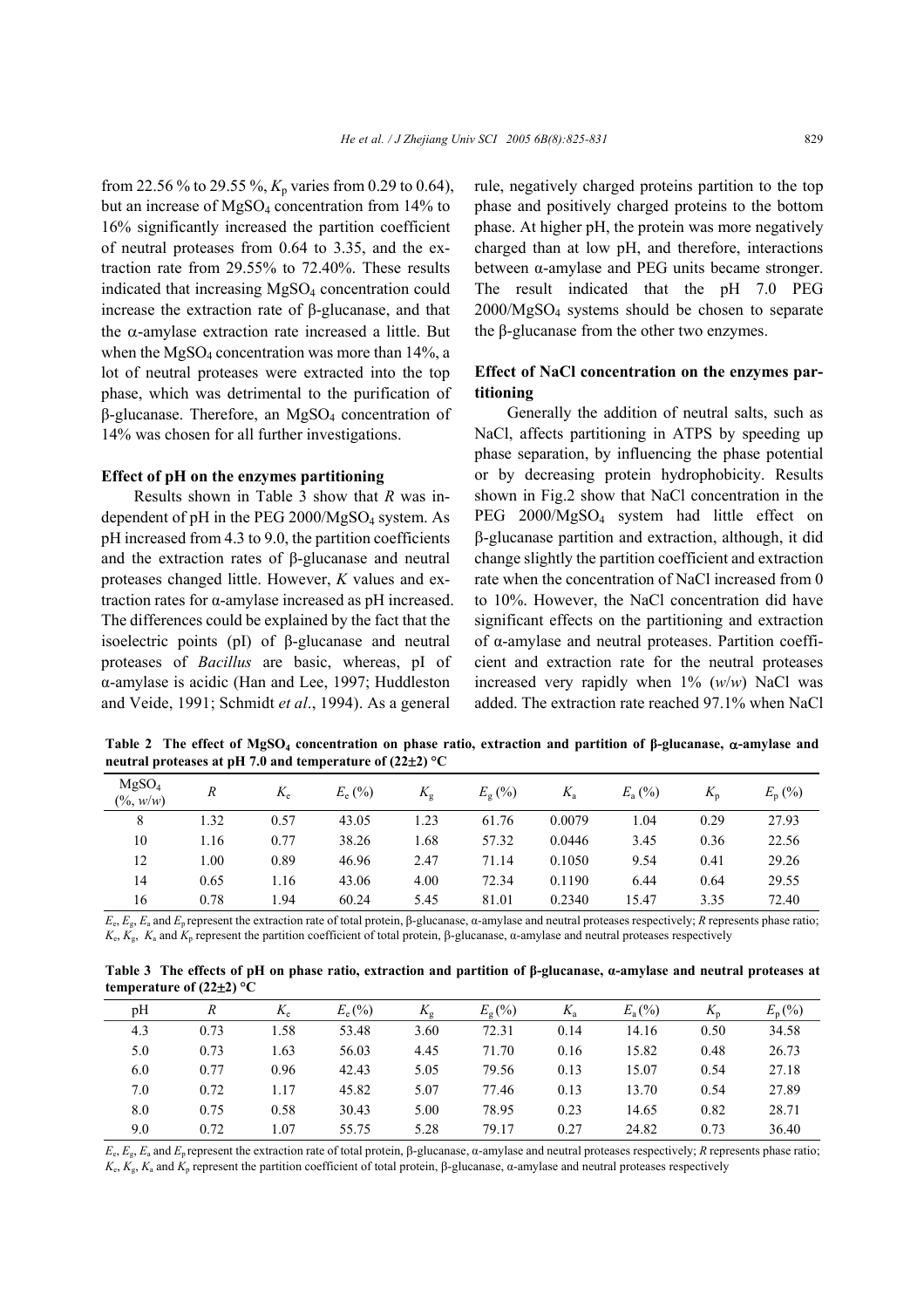concentration was increased to 2% (*w*/*w*). At these concentrations, NaCl had only slight effects on α-amylase partition coefficient and extraction rate. When the NaCl concentration reached 5% (*w*/*w*), however, partition coefficients and extraction rates of α-amylase increased significantly and when the NaCl concentration was over 8%, the extraction rate of α-amylase exceeded 80%. This could have been caused by the different partitioning of Na<sup>+</sup> and Cl<sup>−</sup> ions between top and bottom phase resulting in a increase of potential difference between the two phases. As a result, adjustments of the NaCl concentration in PEG 2000/MgSO4 system can be used to efficiently separate the three enzymes studied.

#### **Partitioning of enzymes from whole broth**

The PEG 2000/MgSO4 system was used with whole broth to purify β-glucanase, α-amylase and neutral proteases and to separate typical *B. subtilis*  contaminants. Results in Table 4 show that the partition behavior of enzymes in whole broth was superior to that obtained from clarified broth. Most of the

β-glucanase was partitioned to the top phase (Extraction rate reached 79.6%) and almost all of the α-amylase (>99%) and most of the neutral proteases  $($ >80%) was partitioned to the bottom phase of whole broth. The specific activity of β-glucanase was 4903 U/mg, 2.66 times that in unpartitioned whole broth. Cells and solid mass were absorbed to the interface but were easily removed by centrifugation.

## **Purify** β**-glucanase in two steps**

The PEG 2000/MgSO<sub>4</sub> system is extremely attractive for purifying β-glucanase in two steps. In the first step, a system with 16% PEG 2000 and 14%  $MgSO<sub>4</sub>$  was used, where most of β-glucanase (72.0%) partitioned to the top phase along with some neutral proteases and other contaminants. Almost all of the α-amylase (>99%) and some of the neutral proteases (>70.00%) partitioned to the bottom phase. Cell debris and other contaminants partitioned to the bottom and absorbed to the interface. The top phase was then repartitioned (back extraction) by adding magnesium sulfate and water. When the  $MgSO<sub>4</sub>$  concentration was



**Fig.2 The effect of NaCl concentration on (a) phase ratio, partitioning and (b) extraction of β-glucanase, α-amylase and neutral proteases at pH 7.0 and temperature of (22**±**2) °C** 

*E*e, *E*g, *E*a and *E*p represent the extraction rate of total protein, β-glucanase, α-amylase and neutral proteases respectively; *R* represents phase ratio; *K*e, *K*g, *K*a and *K*<sup>p</sup> represent the partition coefficient of total protein, β-glucanase, α-amylase and neutral proteases respectively

**Table 4 Comparison of partition behaviors of β-glucanase, α-amylase and neutral proteases in clarified and whole broth at pH 7.0 and temperature of (22**±**2) °C** 

|                 |      | $\mathbf{v}_{e}$ | $_{e}$ (%)<br>$E_{\circ}$ | $\Lambda_{\alpha}$ | (0/0)<br>$E_{\mathfrak{g}}$ 1 | $\mathbf{r}_{\mathsf{a}}$ | $\frac{(0)}{0}$<br>$E_{a}$ |      | (0/0)<br>$E_{\rm p}$ |
|-----------------|------|------------------|---------------------------|--------------------|-------------------------------|---------------------------|----------------------------|------|----------------------|
| Clarified broth | 0.83 | 0.84             | 41.03                     | 3.22               | 72.76                         | 0.196                     | 14.01                      |      | 37.28                |
| Whole broth     | ت ا  | 0.39             | 22.08                     | 2.80               | 79.55                         | 0.047                     | ل ∠.د                      | U.SS | 18.95                |

 $E_e$ ,  $E_g$ ,  $E_g$  and  $E_g$  represent the extraction rate of total protein,  $\beta$ -glucanase,  $\alpha$ -amylase and neutral proteases respectively; *R* represents phase ratio;  $K_e, K_e, K_a$  and  $K_p$  represent the partition coefficients of total protein, β-glucanase, α-amylase and neutral proteases respectively